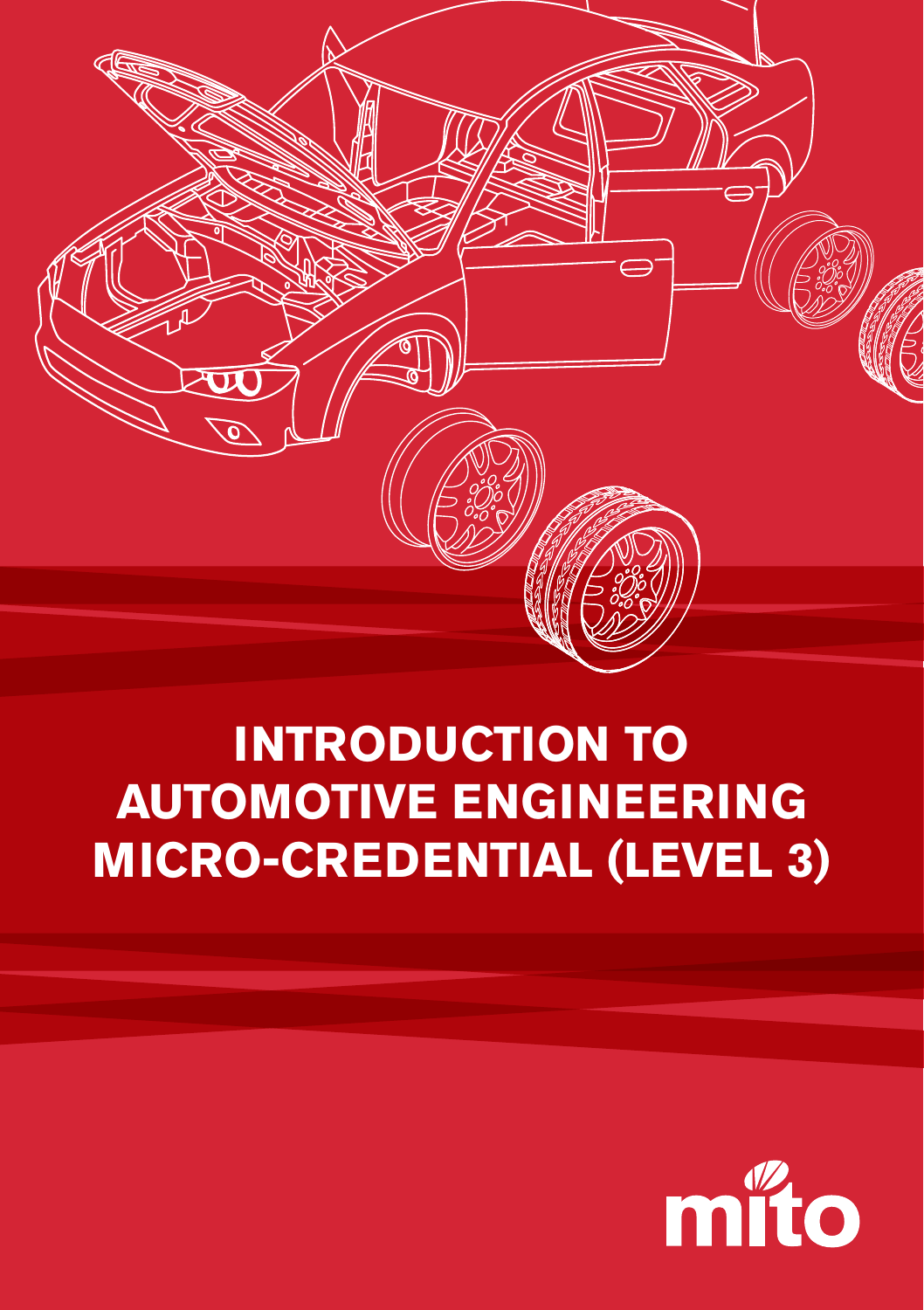

This micro-credential is designed for individuals who have left secondary school and are interested in working in the automotive industry.

From tools and equipment, through to vehicle systems, components, and safe work practices, you'll gain the foundation knowledge required to gain an effective introduction to the industry or explore a potential career pathway.

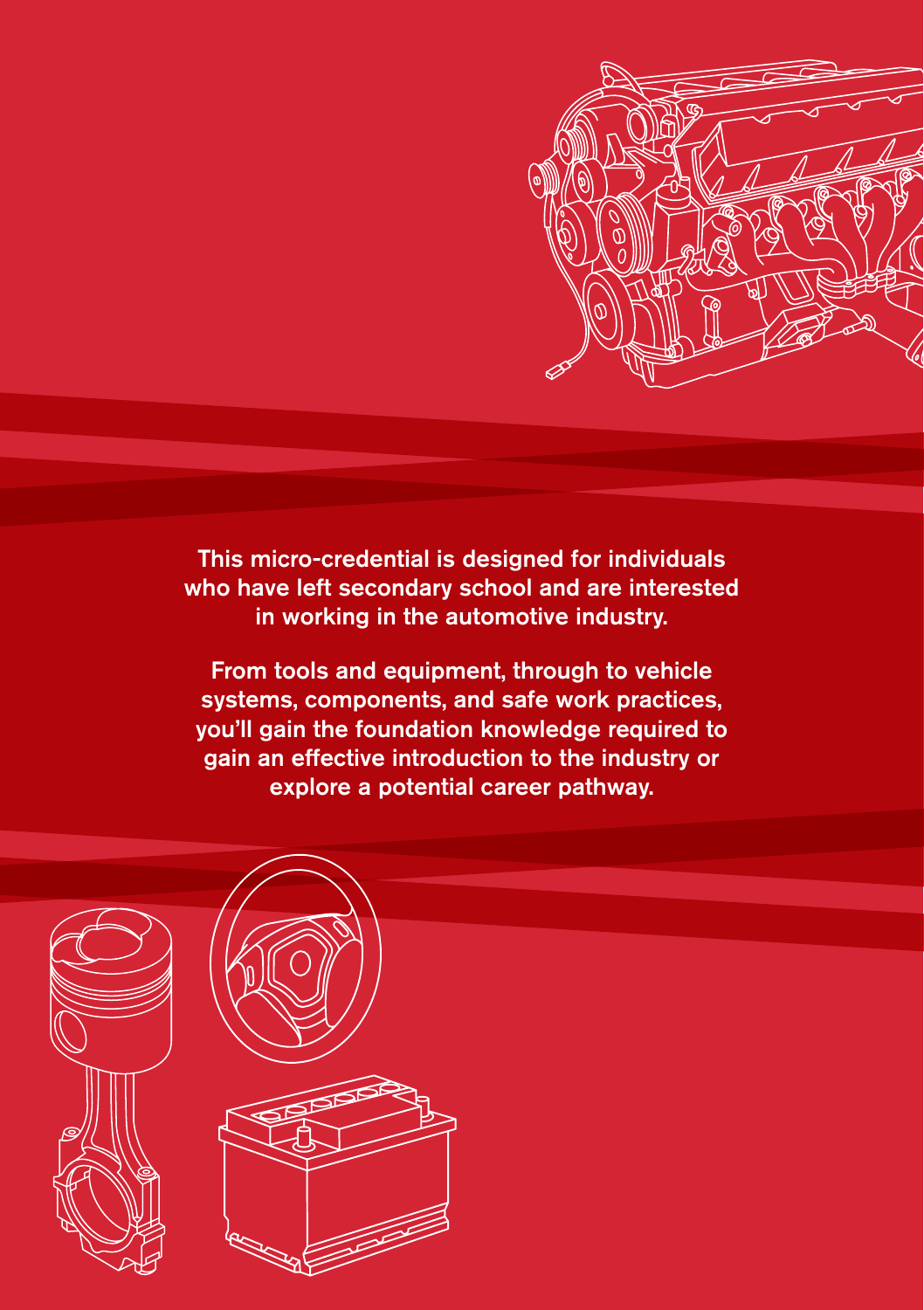## Programme outline

This Level 3 micro-credential is expected to take up to 5 months to complete and must be completed within 6 months of your enrolment.

You will complete unit standards online via eLearning – this can be easily accessed at any time and from any device – mobile phone, tablet or PC.

| <b>UNIT STANDARDS</b>                                                                           | <b>LEVEL</b>  | <b>CREDITS</b> |
|-------------------------------------------------------------------------------------------------|---------------|----------------|
| Demonstrate knowledge of good work habits and safe<br>work practices in the automotive industry | 2             | 4              |
| Demonstrate knowledge of tools and equipment used in<br>the motor industry                      | $\mathcal{D}$ | 2              |
| Demonstrate knowledge of petrol and diesel engines                                              | 3             |                |
| Demonstrate knowledge of drivelines and final drives                                            | 3             | 4              |
| Demonstrate knowledge of steering and suspension<br>systems                                     | 3             | $\mathcal{D}$  |
| Demonstrate knowledge of automotive tyres and wheels                                            | 3             | 3              |
| Demonstrate knowledge of brake systems                                                          | 3             | 4              |

## Programme fee

Free until 31 December 2022.